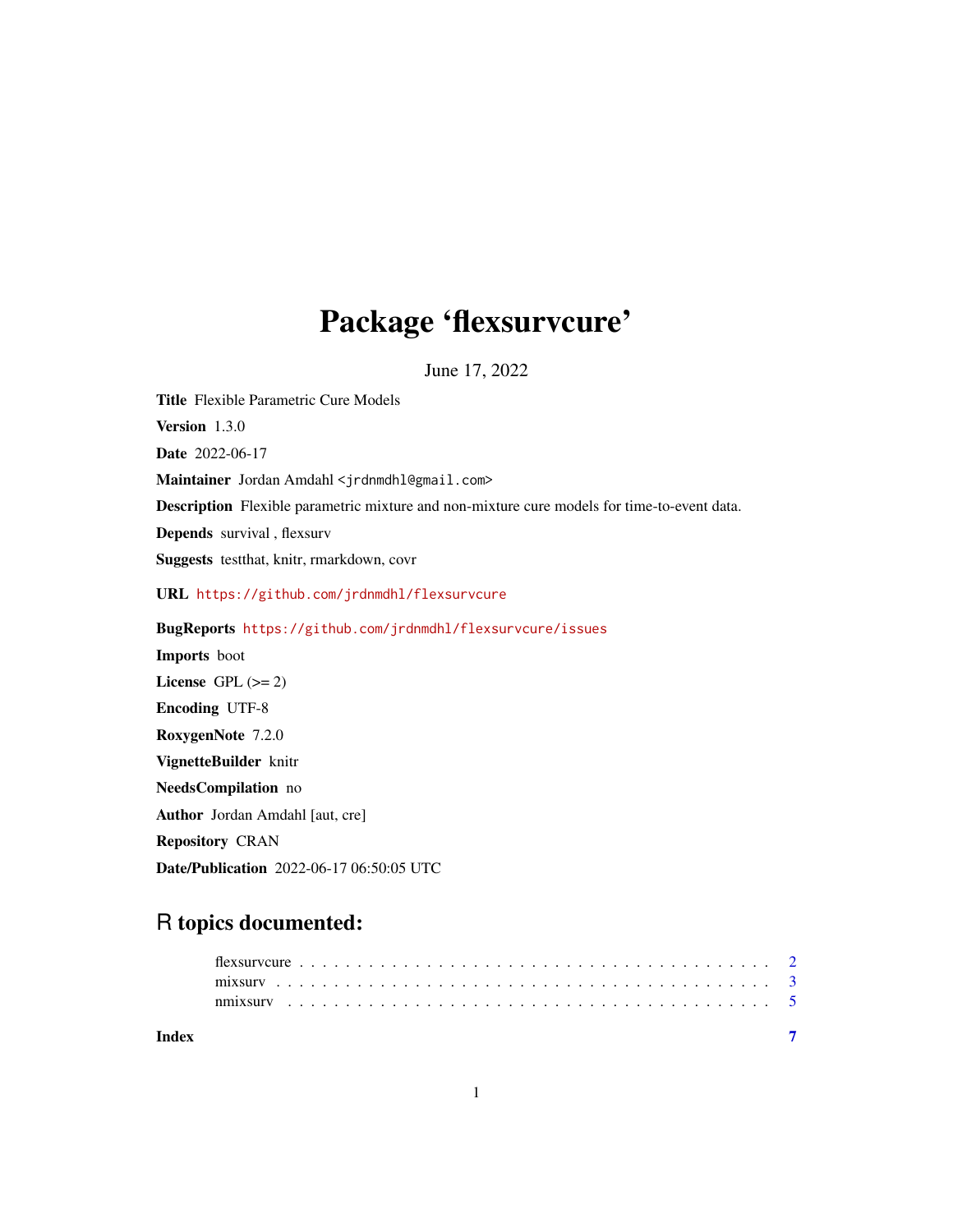<span id="page-1-0"></span>

#### **Description**

Mixture and non-mixture cure models using flexible base distributions from the flexsurv package.

#### Usage

```
flexsurvcure(
  formula,
  data,
  weights,
  bhazard,
  subset,
  dist,
  na.action,
  link = "logistic",
  mixture = T,
  ...
)
```
#### Arguments

formula A formula expression in conventional R linear modeling syntax. The response must be a survival object as returned by the [Surv](#page-0-0) function, and any covariates are given on the right-hand side. For example, Surv(time, dead)  $~\sim$  age + sex Surv objects of type="right","counting", "interval1" or "interval2" are supported, corresponding to right-censored, left-truncated or interval-censored observations. If there are no covariates, specify 1 on the right hand side, for example Surv(time, dead)  $~1$ . By default, covariates are placed on the "theta" parameter of the distribution, representing the cure fraction, through a linear model with the selected link function. Covariates can be placed on parameters of the base distribution by using the name of the parameter as a "function" in the formula. For example, in a Weibull model, the following expresses the scale parameter in terms of age and a treatment variable treat, and the shape parameter in terms of sex and treatment. Surv(time, dead)  $\sim$  age + treat + shape(sex) + shape(treat) However, if the names of the ancillary parameters clash with any real functions that might be used in formulae (such as  $I($ ), or factor()), then those functions will not work in the formula. A safer way to model covariates on ancillary parameters is through the anc argument to [flexsurvreg](#page-0-0). [survreg](#page-0-0) users should also note that the function strata() is ignored, so that any covariates surrounded by strata() are applied to the location parameter.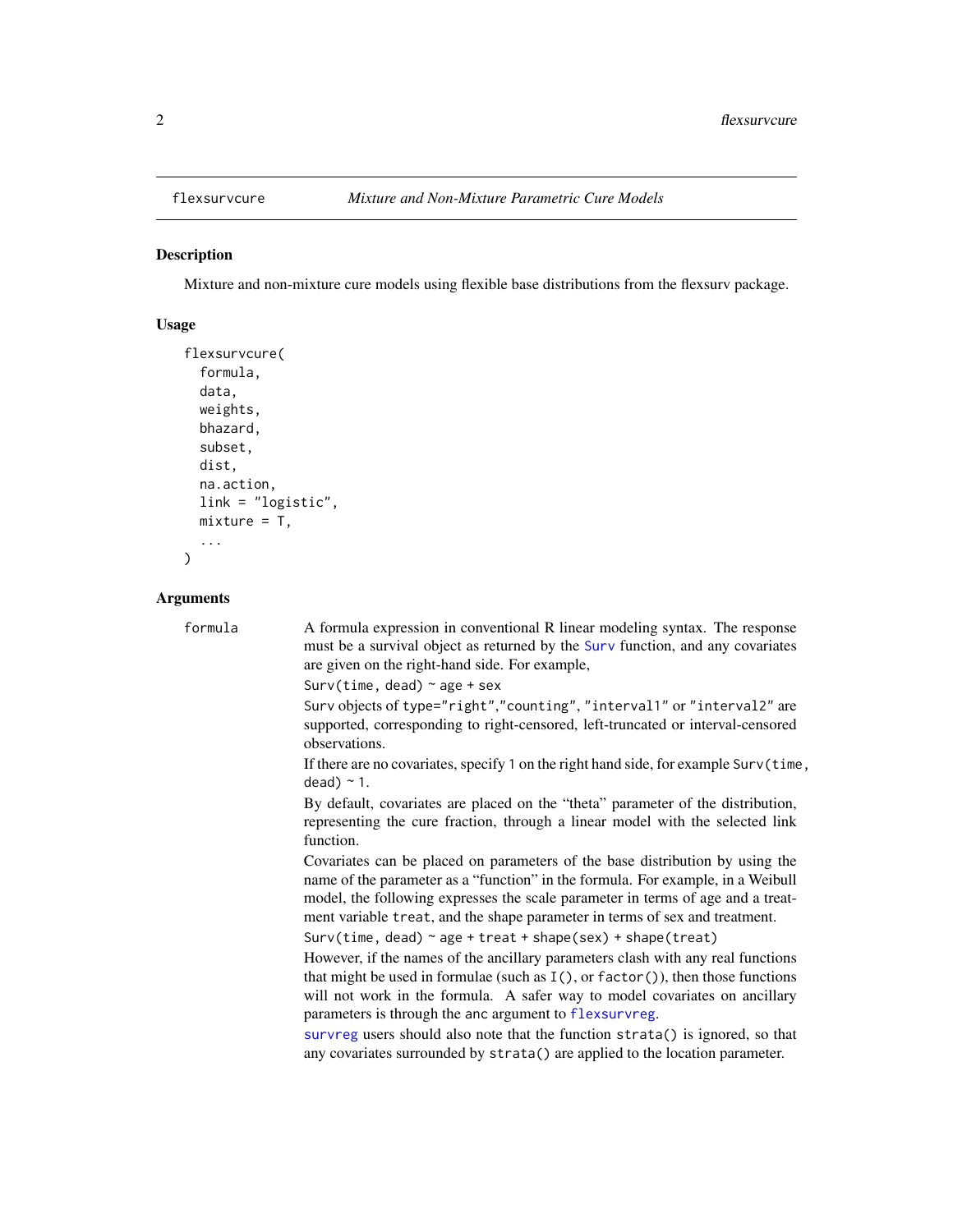<span id="page-2-0"></span>mixsurv 3

| data      | A data frame in which to find variables supplied in formula. If not given, the<br>variables should be in the working environment.                                    |
|-----------|----------------------------------------------------------------------------------------------------------------------------------------------------------------------|
| weights   | Optional variable giving case weights.                                                                                                                               |
| bhazard   | Optional variable giving expected hazards for relative survival models.                                                                                              |
| subset    | Vector of integers or logicals specifying the subset of the observations to be used<br>in the fit.                                                                   |
| dist      | A string representing one of the built-in distributions of flexsury. Surv(time,<br>dead) $\sim$ age + treat, anc = list(shape = $\sim$ sex + treat)                  |
| na.action | a missing-data filter function, applied after any 'subset' argument has been used.<br>Default is options () \$na. action.                                            |
| link      | A string representing the link function to use for estimation of the cure fraction.<br>Defaults to "logistic", but also supports "loglog", "probit", and "identity". |
| mixture   | optional TRUE/FALSE to specify whether a mixture model should be fitted.<br>Defaults to TRUE.                                                                        |
| $\ddots$  | other arguments to be passed to flexsurvreg.                                                                                                                         |

#### Details

This function works as a wrapper around [flexsurvreg](#page-0-0) by dynamically constructing a custom distribution using wrappers to the pdf and cdf functions.

In a parametric mixture model, it is assumed that there exists a group of individuals who experience no excess mortality, with the proportion of such individuals being given by the cure fraction parameter, and a parametric distribution representing the excess mortality for the remaining individuals.

By contrast, a parametric non-mixture model simply rescales an existing parametric distribution such that the probability of survival asymptotically approaches the cure fraction parameter as time approaches infinity.

#### Examples

```
flexsurvcure(Surv(rectime,censrec)~group, data=bc, dist="weibull", anc=list(scale=~group))
flexsurvcure(Surv(rectime,censrec)~group, data=bc, dist="lnorm", mixture = FALSE)
flexsurvcure(Surv(rectime,censrec)~group, data=bc, dist="weibull", link="loglog")
```
mixsurv *Mixture cure models*

#### Description

Probability density, distribution, quantile, random generation, hazard cumulative hazard, mean, and restricted mean functions for generic mixture cure models. These distribution functions take as arguments the corresponding functions of the base distribution used.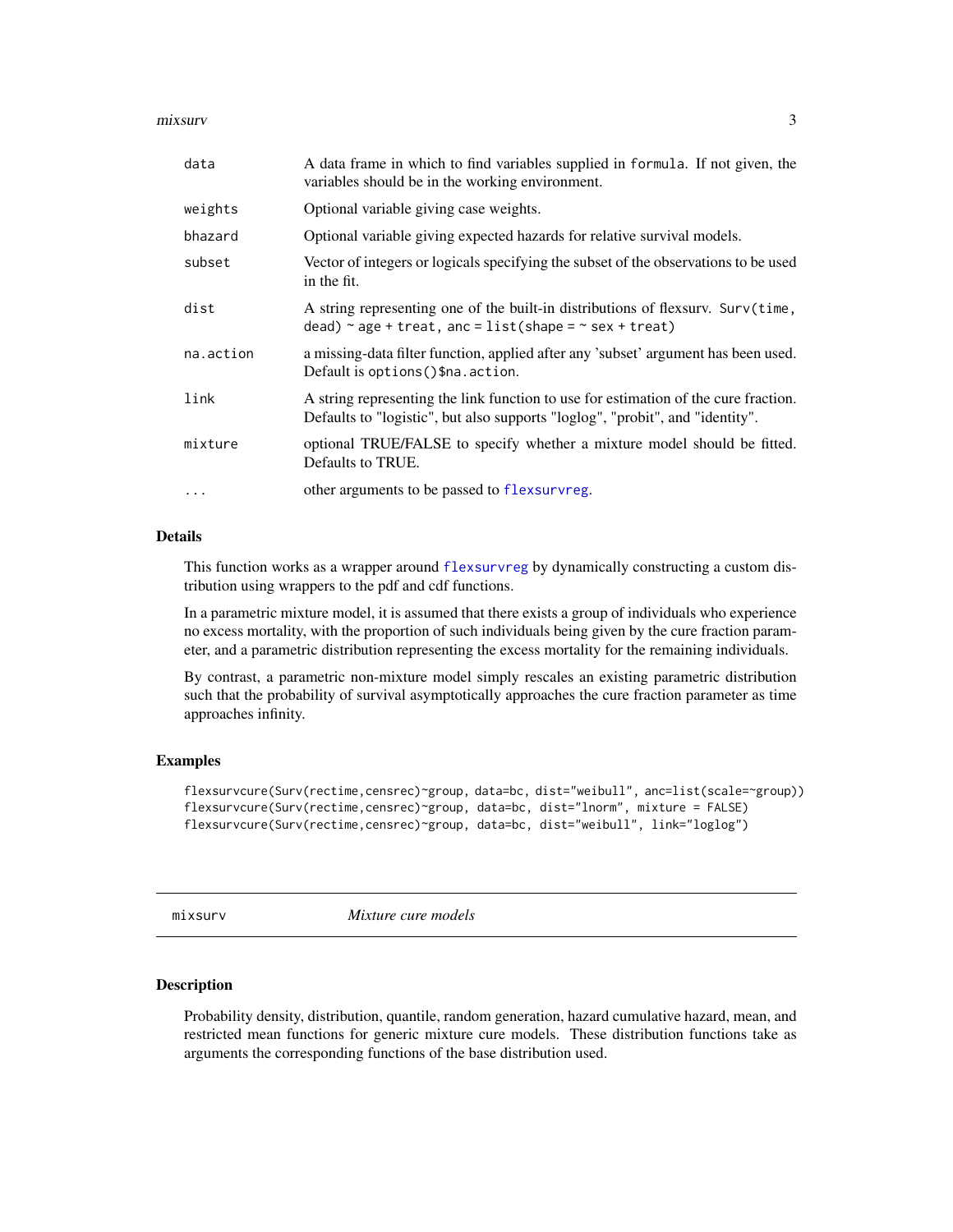#### Usage

```
pmixsurv(pfun, q, theta, ...)
hmixsurv(dfun, pfun, x, theta, ...)
Hmixsurv(pfun, x, theta, ...)
dmixsurv(dfun, pfun, x, theta, ...)
qmixsurv(qfun, p, theta, ...)
rmixsurv(qfun, n, theta, ...)
rmst_mixsurv(pfun, t, theta, ...)
mean_mixsurv(pfun, theta, ...)
```
#### Arguments

| pfun     | The base distribution's cumulative distribution function.                      |
|----------|--------------------------------------------------------------------------------|
| theta    | The estimated cure fraction.                                                   |
| $\cdots$ | additional parameters to be passed to the pdf or cdf of the base distribution. |
| dfun     | The base distribution's probability density function.                          |
| x, q, t  | Vector of times.                                                               |
| qfun     | The base distribution's quantile function.                                     |
| р        | Vector of probabilities.                                                       |
| n        | Number of random numbers to simulate.                                          |

#### Value

dmixsurv gives the density, pmixsurv gives the distribution function, hmixsurv gives the hazard and Hmixsurv gives the cumulative hazard.

qmixsurv gives the quantile function, which is computed by crude numerical inversion.

rmixsurv generates random survival times by using qmixsurv on a sample of uniform random numbers. Due to the numerical root-finding involved in qmixsurv, it is slow compared to typical random number generation functions.

mean\_mixsurv and rmst\_mixsurv give the mean and restricted mean survival times, respectively.

#### Author(s)

Jordan Amdahl <jrdnmdhl@gmail.com>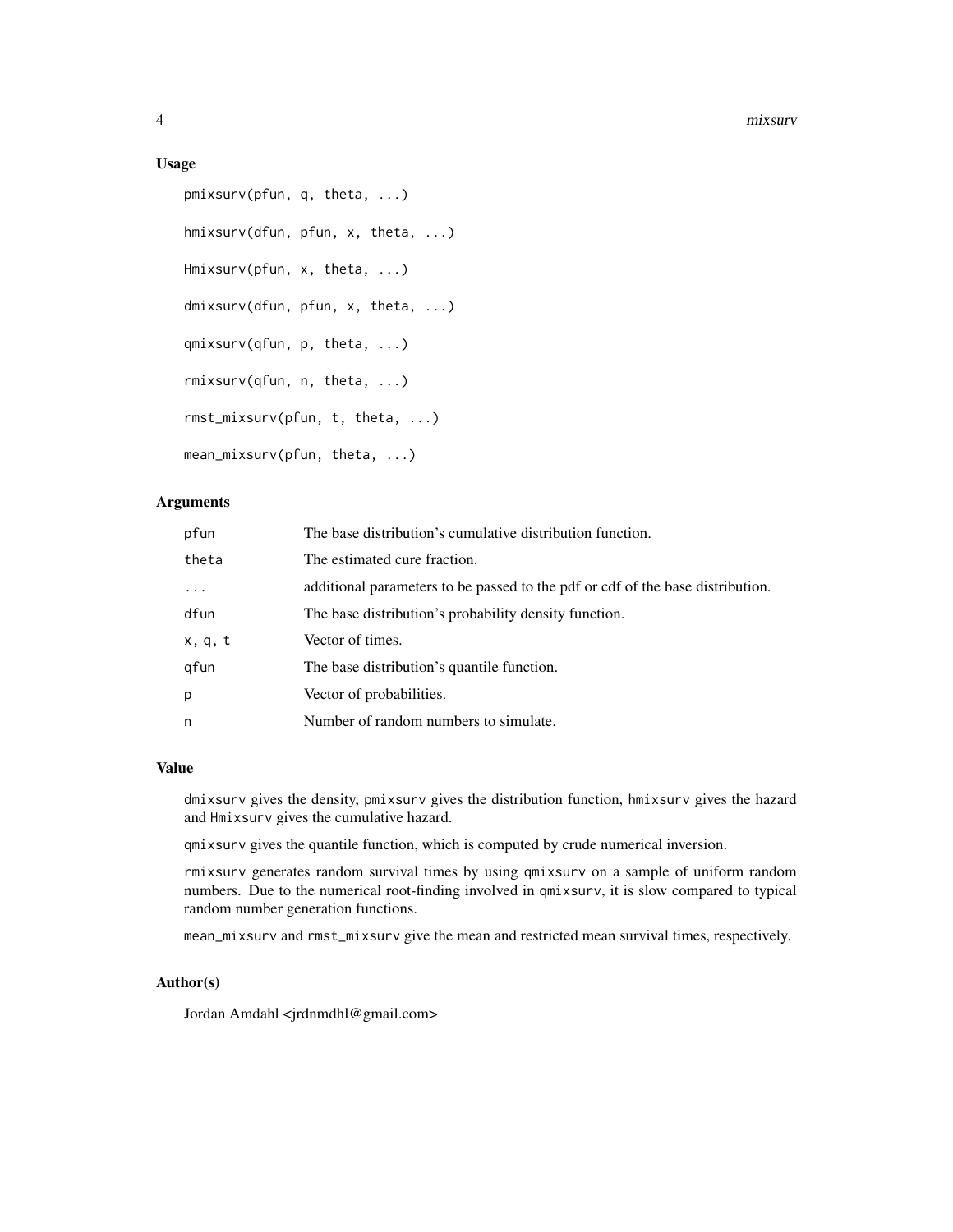<span id="page-4-0"></span>

#### Description

Probability density, distribution, quantile, random generation, hazard cumulative hazard, mean, and restricted mean functions for generic non-mixture cure models. These distribution functions take as arguments the corresponding functions of the base distribution used.

#### Usage

```
pnmixsurv(pfun, q, theta, ...)
hnmixsurv(dfun, x, theta, ...)
Hnmixsurv(pfun, x, theta, ...)
dnmixsurv(dfun, pfun, x, theta, ...)
qnmixsurv(qfun, p, theta, ...)
rnmixsurv(qfun, n, theta, ...)
rmst_nmixsurv(pfun, t, theta, ...)
mean_nmixsurv(pfun, theta, ...)
```
#### Arguments

| pfun    | The base distribution's cumulative distribution function.           |
|---------|---------------------------------------------------------------------|
| theta   | The estimated cure fraction.                                        |
|         | Parameters to be passed to the pdf or cdf of the base distribution. |
| dfun    | The base distribution's probability density function.               |
| x, q, t | Vector of times.                                                    |
| gfun    | The base distribution's quantile function.                          |
| p       | Vector of probabilities.                                            |
| n       | Number of random numbers to simulate.                               |

#### Details

es dnmixsurv pnmixsurv qnmixsurv rnmixsurv hnmixsurv Hnmixsurv mean\_nmixsurv rmst\_nmixsurv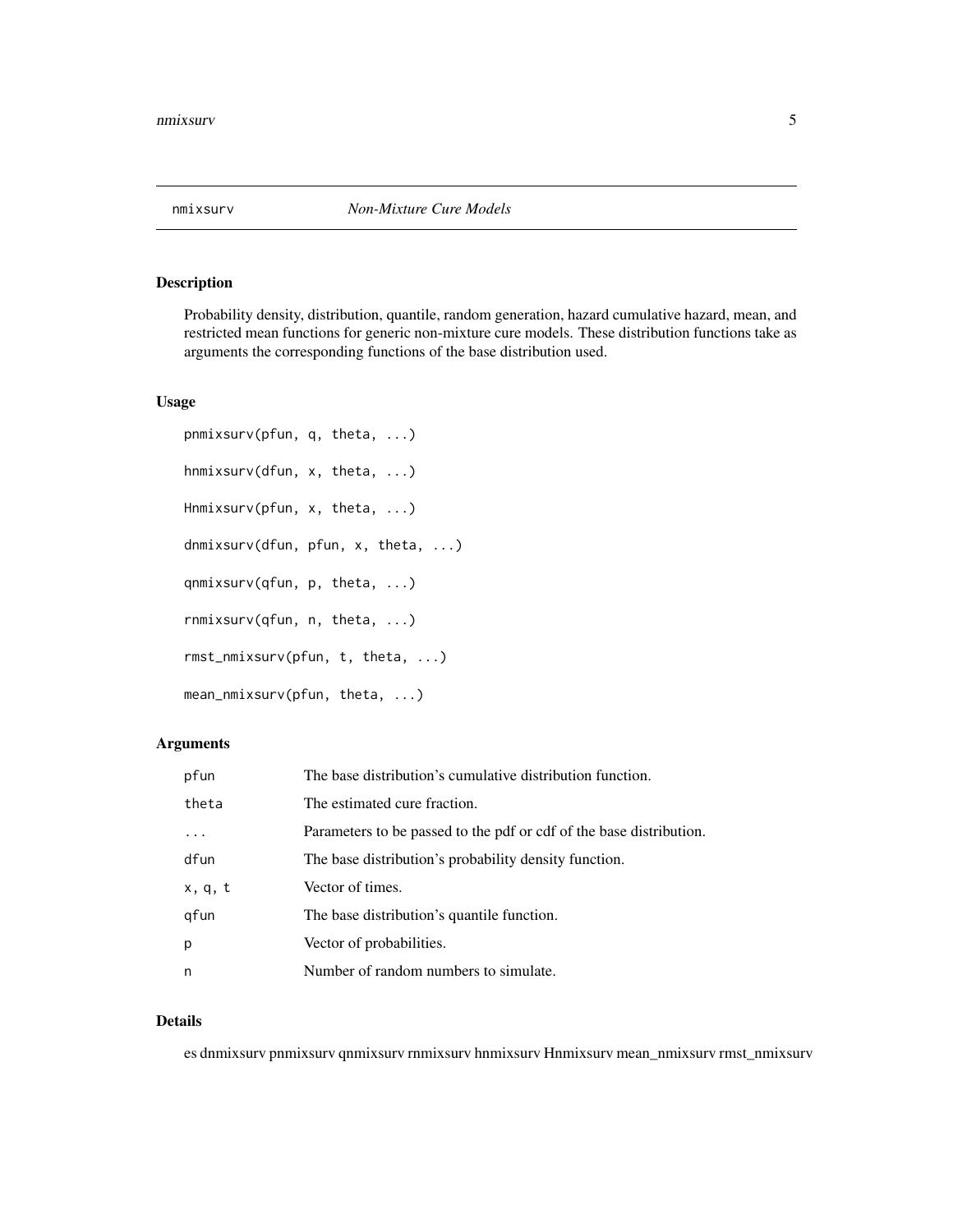#### Value

dnmixsurv gives the density, pnmixsurv gives the distribution function, hnmixsurv gives the hazard and Hnmixsurv gives the cumulative hazard.

qnmixsurv gives the quantile function, which is computed by crude numerical inversion.

rnmixsurv generates random survival times by using qnmixsurv on a sample of uniform random numbers. Due to the numerical root-finding involved in qnmixsurv, it is slow compared to typical random number generation functions.

mean\_nmixsurv and rmst\_nmixsurv give the mean and restricted mean survival times, respectively.

#### Author(s)

Jordan Amdahl <jrdnmdhl@gmail.com>